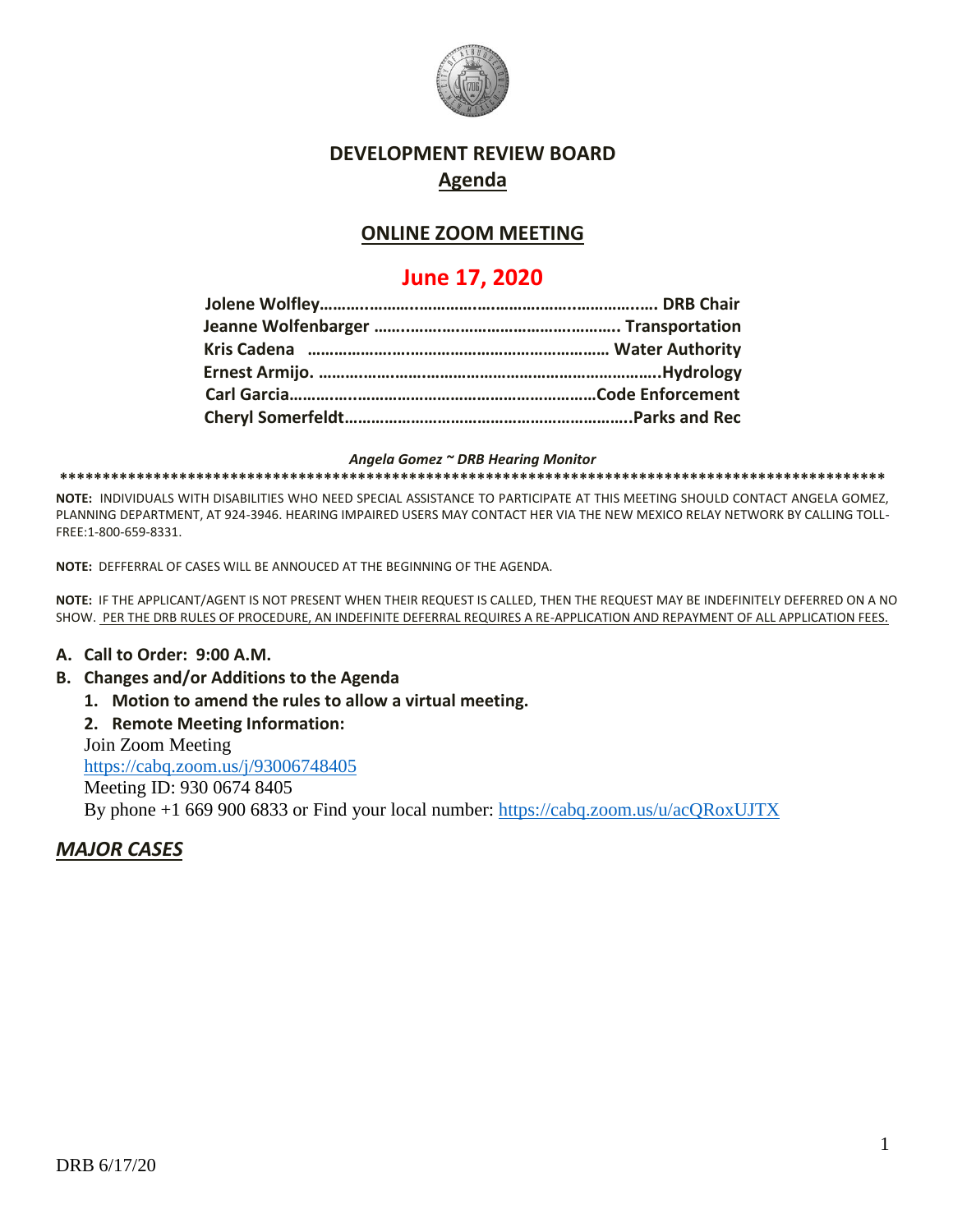**1. [Project # PR-2018-001903](http://data.cabq.gov/government/planning/DRB/PR-2018-001903/DRB%20Submittals/PR-2018-001903_June_17_2020/Application/Ascension%20SubdivisionFinal%20Plat%20DRB%20Submittal%20Package.pdf)** SD-2020-00087 – **FINAL PLAT BOHANNAN HUSTON** INC agent(s) for **GAMMA DEVELOPMENT LLC** request(s) the aforementioned action(s) for all or a portion of: **TRACT 3B-3 PLAT OF TRS 3B-1, 3B-2 & 3B-3 A SUBD OF TR 3B LAND OF IHS ACQUISTION NO. 120 INC**, zoned R-T, located at **8820 HORIZON BLVD NE between BALLOON MUSEUM DR and ALAMEDA BLVD,** containing approximately 7.76 acres(B-17) **PROPERTY OWNERS**: GAMMA DEVELOPMENT LLC **REQUEST**: FINAL PLAT FOR 34 LOT SINGLE FAMILY RESIDENTIAL SUBDIVISION **2**. **[Project # PR-2020-003442](http://data.cabq.gov/government/planning/DRB/PR-2020-003442/DRB%20Submittals/PR-2020-003442_Jun_17_2020/) SD-2020-00091** - **PRELIMINARY PLAT BOHANNAN HUSTON** agent(s) for **CORAZON DEL MESA 4, LLC** request(s) the aforementioned action(s) for all or a portion of: **A-6-C-1,** zoned PC, **located on UNIVERSITY BLVD between STRYKER RD and STIEGLITZ AVE,** containing approximately 34.0 acre(s). (R-15, R-16, & S-16) **PROPERTY OWNERS**: CORAZON DEL MESA 4, LLC **REQUEST**: PRELIMINARY PLAT *MINOR CASES* **3. [Project #PR-2019-002519](http://data.cabq.gov/government/planning/DRB/PR-2019-002519/DRB%20Submittals/PR-2019-002519_May_20_2020_Supp/Application/Supplemental%20PR-2019-002519.pdf)** SD-2019-00122 **– PRELIMINARY/FINAL JAG PLANNING AND ZONING, LLC** agent(s) for **PORFIE O. MALDONADO** request(s) the aforementioned action(s) for

**PLAT**

all or a portion of **LOTS 1-A AND 2-A, BLOCK A, ANDERSON & THAXTON'S REPLAT OF A PORTION OF TORREON ADDITION**, zoned NR-C, **located at 801 & 813 GIBSON BLVD SE, east of WALTER BLVD SE and west of I-40**, containing approximately 0.7346 acre(s). (L-14)*[Deferred from 7/10/19, 7/31/19, 8/14/19, 10/23/19, 5/6/20, 5/20/20]*

**PROPERTY OWNERS**: MALDONADO PORFIE O & LESLIE A **REQUEST**: **LOT LINE ADJUSTMENT**

# *SKETCH PLAT*